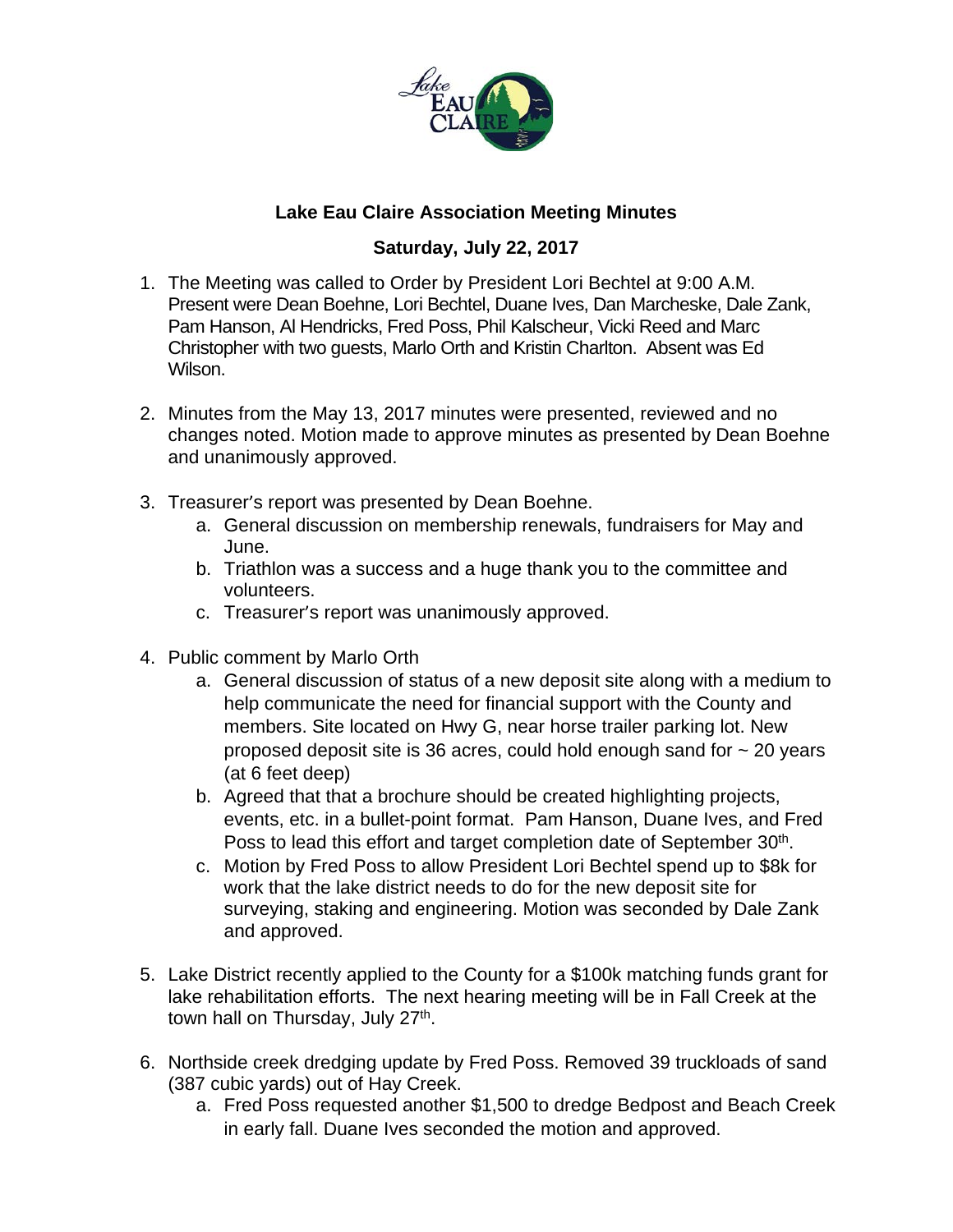- b. Town of Ludington voted to no longer donate the use of a truck for dredging efforts. Lori Bechtel to reach out to the Township. Currently City of Augusta and Town of Bridge Creek donate the use of their trucks.
- c. Future consideration: \$64K (Muskrat \$40k and Hay Creek \$24k) to create new traps up stream; cost estimates do not include cost is to build a road, and \$27K annually for clean out at Hay Creek
- 7. Fish crib installation update from Dale Zank and Fred Poss. Volunteers are dwindling and more difficult to maintain the schedule of 16 per year. There is currently a total of 283 fish cribs and 88 tree falls with a goal of 500. Recommendation to move to annual effort instead of twice a year and increase the number made to 20 instead of 32 so we can continue to meet goals. It was suggested that we cancel the August fish crib event and make changes for next year. Marlo Orth mentioned that there will be more tree drops to assist in this effort.
- 8. Dan Marcheske announced that the Ice Fisheree is scheduled for February 3rd, 2018. Augusta Bass Anglers are not hosting their annual summer fishing contest this year. He offered to create and run a catch and release event and open up fundraising opportunities for the LECA. August 26<sup>th</sup> was suggested to get the permit and hold the event but it is running late. It was agreed to table until 2018.
- 9. August 19<sup>th</sup> Annual Meeting coordinated by Ed and Bonnie Wilson
	- a. Social Hour at 4:00 pm with dinner at 5:00 pm and the meeting after.
	- b. Display the vintage pictures and have lake video going
	- c. Food caterer will be Tugger's Sweet Shoppe and Catering
		- i. Chicken dinner w/beer \$15.00/person for adults and \$10/child
	- d. Annual meeting agenda August 19, 2017 at County Park
		- i. Vicki Reed offered to present an illustration of the water testing
		- ii. Voting on continuing fire works
		- iii. Annual audit in process.
		- iv. Bylaw change discussion
		- v. Nominating committee Four positions will be up for renewal in 2017 (Fred, Dale, Ed, and Vicki) Lori will reach out to individuals to form a nominating committee
- 10. Golf outing update by Lori Bechtel next Saturday, July 29<sup>th</sup>. Leann Balliett is managing the event and everything is going well including raffle sales. Secured the hole in one insurance. Event to be held at The Osseo Golf Course on July 29th.
- . 11.Other business:
	- a. Gun raffle both raffles sold out and first gun winner was drawn July 15<sup>th</sup>. The next drawing will be held Monday July 31<sup>st</sup>.
	- b. Letter from concerned citizen about boat safety over July 4<sup>th</sup> weekend
		- i. Reminder of regulations to be included in the next newsletter.